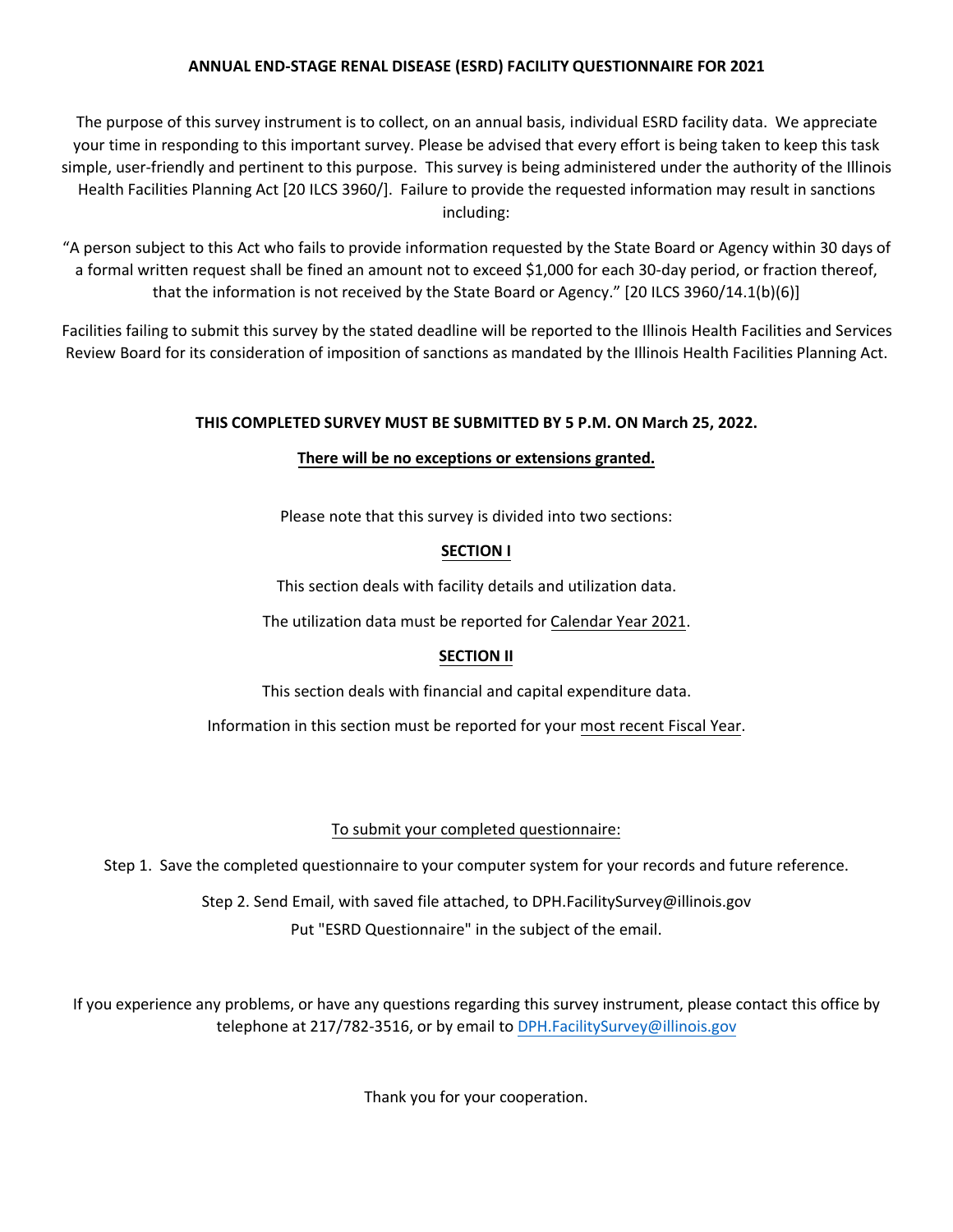Page 2

## **SECTION I**

| Please provide the following information regarding your ESRD facility:                                                             |                                                                               |                                                                                                                        |
|------------------------------------------------------------------------------------------------------------------------------------|-------------------------------------------------------------------------------|------------------------------------------------------------------------------------------------------------------------|
| <b>Facility Medicare Certification Number</b>                                                                                      |                                                                               |                                                                                                                        |
| <b>Facility Name</b>                                                                                                               |                                                                               |                                                                                                                        |
| <b>Facility Address</b>                                                                                                            |                                                                               |                                                                                                                        |
| <b>Facility City</b>                                                                                                               |                                                                               |                                                                                                                        |
| Facility Zip Code                                                                                                                  |                                                                               |                                                                                                                        |
| Facility Federal Employer Identification Number (FEIN)                                                                             |                                                                               |                                                                                                                        |
| Legal entity which owns and operates the facility:                                                                                 |                                                                               |                                                                                                                        |
| Indicate the category of ownership of your ESRD facility (choose only one):<br><b>FOR PROFIT</b>                                   | <b>GOVERNMENTAL</b>                                                           | <b>NOT FOR PROFIT</b>                                                                                                  |
| Corporation                                                                                                                        | County                                                                        | Church-Related                                                                                                         |
| Limited Partnership                                                                                                                | City                                                                          | Other Corporation (not Church-related)                                                                                 |
| Limited Liability Partnership                                                                                                      | Township                                                                      | Other Not for Profit                                                                                                   |
| Limited Liability Company                                                                                                          | <b>Hospital District</b>                                                      |                                                                                                                        |
| Other For Profit                                                                                                                   | Other Governmental                                                            |                                                                                                                        |
| What is the name of the Administrator of this facility?                                                                            |                                                                               |                                                                                                                        |
| What is the name of the Medical Director of this facility?                                                                         |                                                                               |                                                                                                                        |
|                                                                                                                                    |                                                                               | What is the name and address of the entity/entities which own(s) the building/structure where the facility is located? |
| <b>Building Owner(s)</b>                                                                                                           | <b>Street Address</b>                                                         | City, State and Zip Code                                                                                               |
|                                                                                                                                    |                                                                               |                                                                                                                        |
|                                                                                                                                    |                                                                               |                                                                                                                        |
|                                                                                                                                    |                                                                               |                                                                                                                        |
| What are the names and relational interests of any entities which are legally, financially or otherwise related to the<br>facility | (e.g., parent company, subsidiaries, affiliates, management agreements, etc)? |                                                                                                                        |
| <b>Related Entity/Entities</b>                                                                                                     | Relationship                                                                  | Type of Interest                                                                                                       |
|                                                                                                                                    |                                                                               |                                                                                                                        |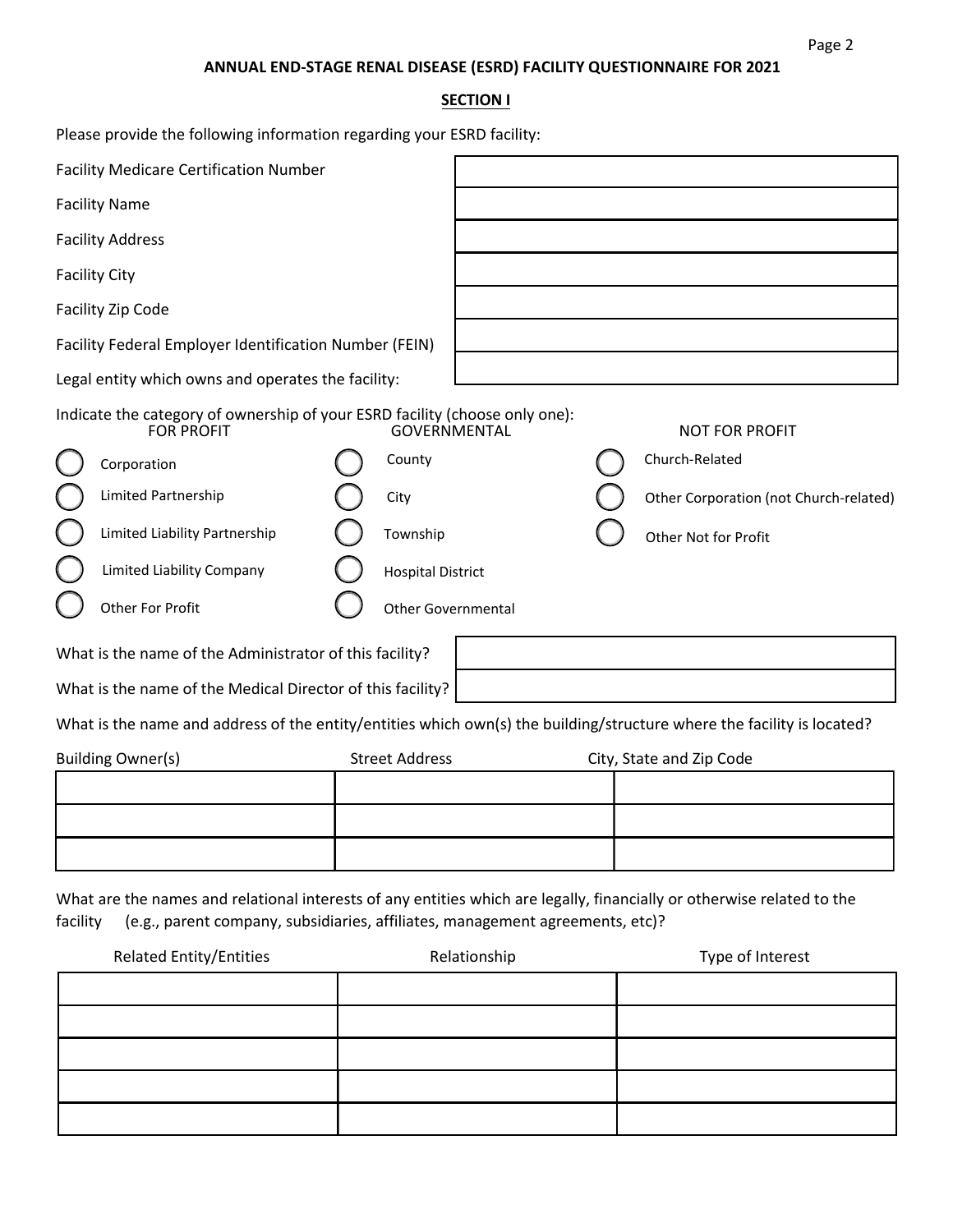## **SECTION I (continued)**

### **FACILITY STAFFING**

How many hours per week are worked by full-time employees of your facility?

Please indicate the number of Full-Time Equivalents (FTEs) employed by your facility in the first pay period of December 2021 by indicted category (FTEs are calculated by dividing the total number of hours worked by the normal weekly hours for a full-time employee):

| <b>Personnel Category</b>                 | Number of FTEs |
|-------------------------------------------|----------------|
| <b>Registered Nurses</b>                  | 0.00           |
| Dialysis Technicians                      | 0.00           |
| <b>Dieticians</b>                         | 0.00           |
| Social Workers                            | 0.00           |
| <b>LPN<sub>S</sub></b>                    | 0.00           |
| <b>Other Health-related Professionals</b> | 0.00           |
| Other Non Health-related Professionals    | 0.00           |
| <b>Total FTEs Employed</b>                | 0.00           |

If you reported any FTEs for Other Health or Non-Health Professionals above, please provide a brief explanation: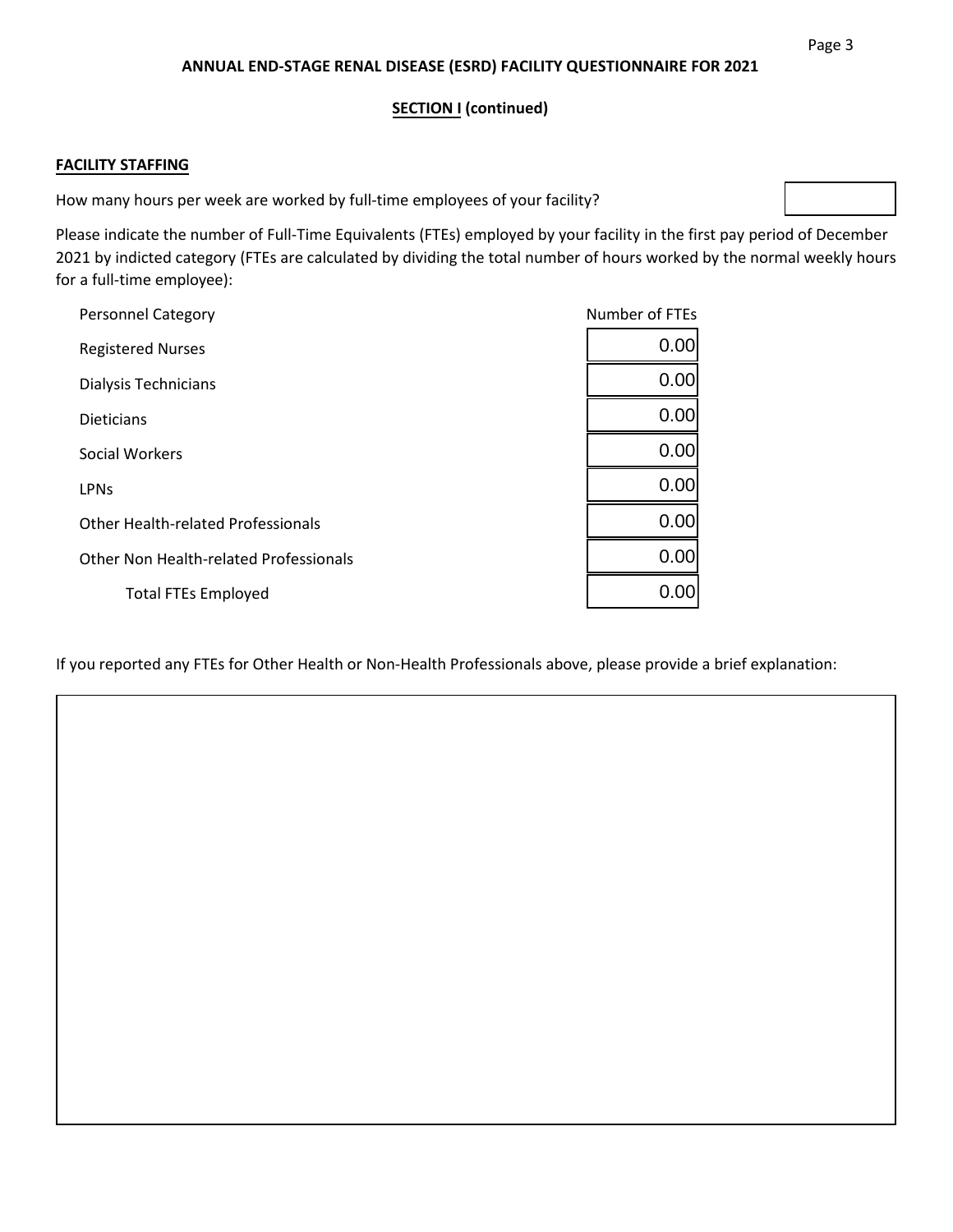## **SECTION I (continued)**

| How many authorized ESRD stations did the facility have on January 1, 2021?                        |  |
|----------------------------------------------------------------------------------------------------|--|
| How many of these stations were certified by CMS on that date?                                     |  |
| How many authorized ESRD stations did the facility have on December 31, 2021?                      |  |
| How many of these stations were certified by CMS on that date?                                     |  |
| What was the highest number of authorized stations in operation at any time in Calendar Year 2021? |  |
| How many authorized stations were set up and staffed during the week of October 1-7, 2021?         |  |
| How many authorized isolation stations were set up and staffing October 1-7, 2021?                 |  |

| How many in-center hemodialysis treatments were performed in the facility during 2021?      |
|---------------------------------------------------------------------------------------------|
| What was the average time spent (in minutes) per treatment performed?                       |
| How many missed treatments (not patients) or "no shows" did you have in Calendar Year 2021? |
| How many shifts did your facility operate per day in Calendar Year 2021?                    |

|                                                                                                                  | Monday    | Tuesday | Wednesday |           | Thursday  | Friday | Saturday  | Sunday    |           |
|------------------------------------------------------------------------------------------------------------------|-----------|---------|-----------|-----------|-----------|--------|-----------|-----------|-----------|
| <b>Shifts</b>                                                                                                    |           |         |           |           |           |        |           |           |           |
| Did your facility operate In-Center Nocturnal Dialysis during Calendar Year 2021?                                |           |         |           |           |           |        |           | Yes       | <b>No</b> |
| Report the number of normal scheduled hours of operation for your facility during the week of October 1-7, 2021: |           |         |           |           |           |        |           |           |           |
| Number of Hours                                                                                                  | October 1 |         | October 2 | October 3 | October 4 |        | October 5 | October 6 | October 7 |
| Listed the number of patients treated per day for the week of October 1-7, 2021:                                 |           |         |           |           |           |        |           |           |           |
| <b>Number of Patients</b>                                                                                        | October 1 |         | October 2 | October 3 | October 4 |        | October 5 | October 6 | October 7 |

**If your facility operated a fourth shift during October 1-7, 2021, please indicate that in the Comments box on page 10.** 

| ╡<br>$\overline{\mathcal{L}}$ |
|-------------------------------|
|                               |
| $\overline{\phantom{a}}$      |
| ┪                             |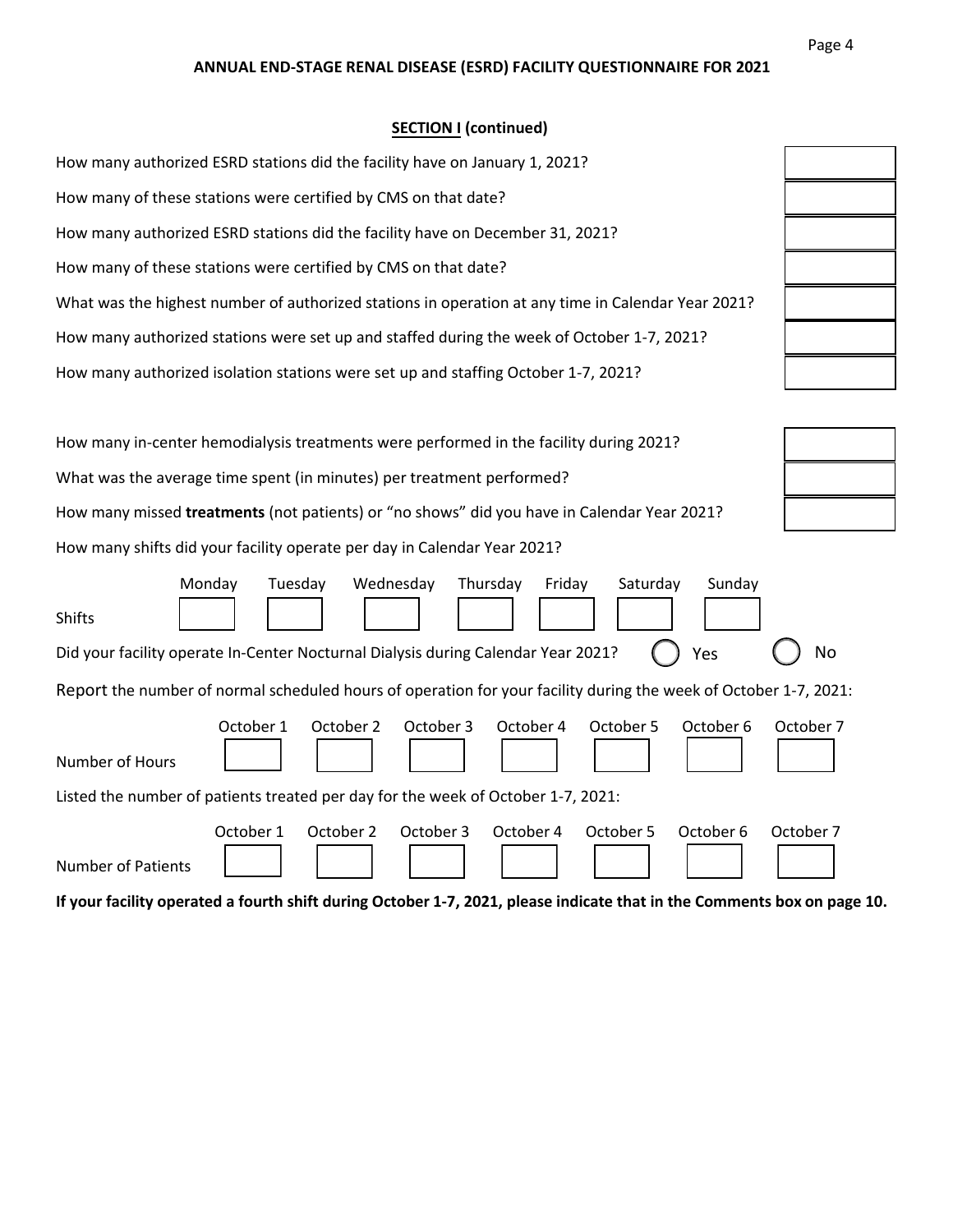## **SECTION I (continued)**

#### **Patient Information**

How many patients were receiving chronic in-center dialysis at your facility on January 1, 2021?

How many patients were receiving chronic in-center dialysis at your facility on December 31, 2021?

How many unduplicated patients received chronic in-center dialysis at your facility during 2021?

**Please list the following patients who began or ended treatment at your facility during 2021:** 

#### **Patients Added**

The number of new patients to the facility (includes transfers to the facility):

The number of transient patients:

The number of patient who re-started in-center hemodialysis:

The number of patients who resumed treatment after transplant:

#### **Patients Lost to Treatment**

The number or patients who recovered kidney function:

The number of kidney transplant recipients who ended treatment:

The number of patients who were transferred out (including transients):

The number of patients who voluntarily discontinued treatment (not transfers or transplants):

The number of patients lost to follow-up:

The number of patient who ceased dialysis due to death:

### **PATIENTS TREATED IN 2021 BY PRIMARY SOURCE OF PAYMENT**

Report each unduplicated patient treated by your facility in 2021 by their primary (major) source of payment:



Charity Care means care provided by a facility for which the provider does not expect to receive payment from the patient or a third-party payer [20 ILCS 3960 section 3]. Charity care does not include bad debt or the unreimbursed cost of Medicare, Medicaid and/or other Federal, State or local indigent health care programs.

Private Payment includes funds from a private account, such as a Medical Saving Account, and any government funds paid to the resident which are then transferred to the facility. Also includes out-of-pocket self-pay.

Other Public includes all forms of direct public payment excluding Medicare and Medicaid. Includes DHS and VA funds paid directly to the facility for services.



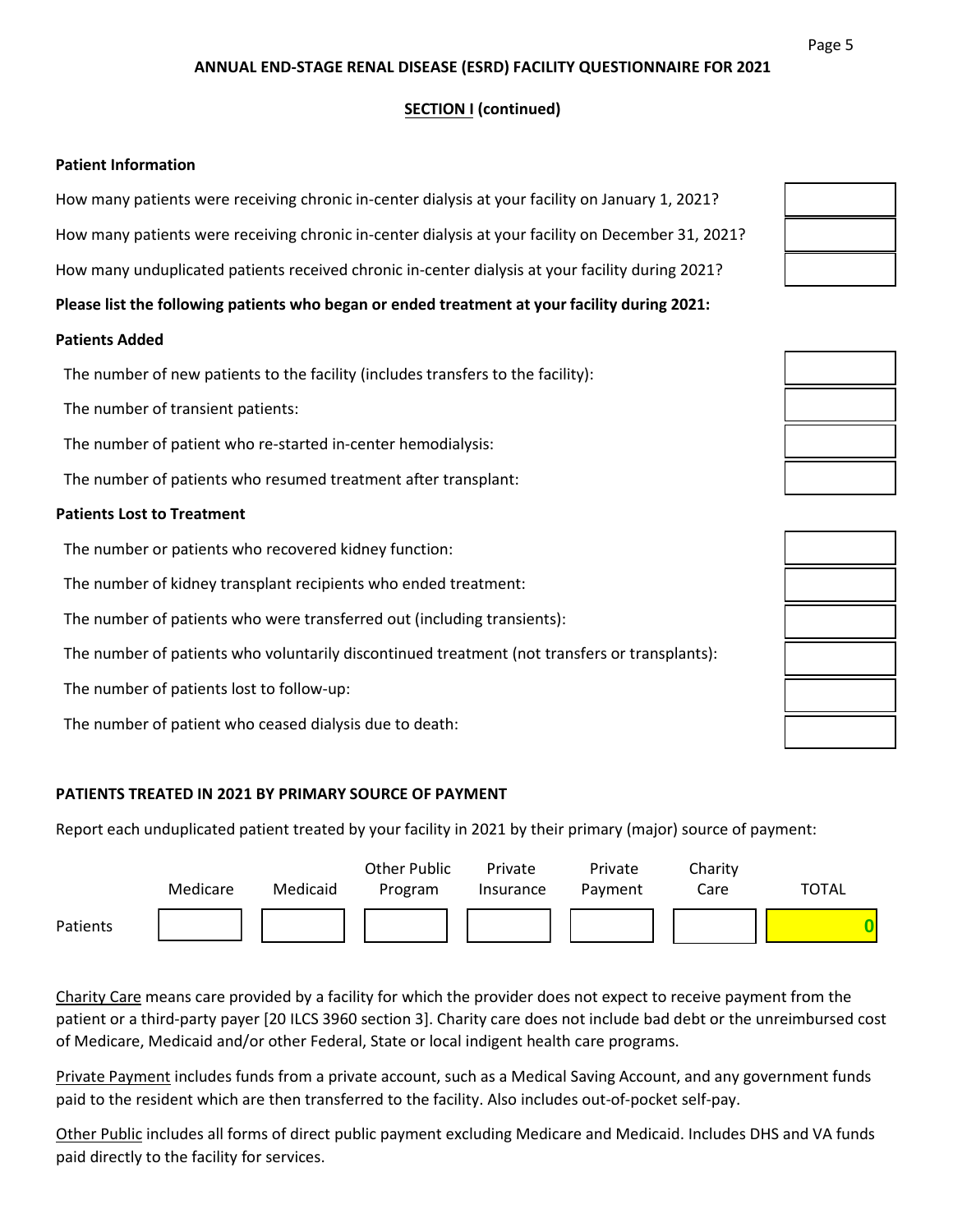## **SECTION I (continued)**

**For the questions on this page, the total patients in the yellow boxes must equal the total patients (yellow box) from the previous question on patients by payment source on the previous page.**

**Please report the number of unduplicated patients treated by your facility in 2021 by Gender and Age Group:** 

| Age Groups        | Males | Females | <b>TOTALS</b> |  |
|-------------------|-------|---------|---------------|--|
| Under 14 years    |       |         |               |  |
| 15 to 44 years    |       |         |               |  |
| 45 to 64 years    |       |         |               |  |
| 65 to 74 years    |       |         |               |  |
| 75 years and over |       |         |               |  |
| <b>TOTALS</b>     |       |         |               |  |
|                   |       |         |               |  |

**Please report the number of unduplicated patients treated by your facility in 2021 by Racial Group:** 

| <b>Racial Group</b>                  | Patients |
|--------------------------------------|----------|
| Asian                                |          |
| American Indian/<br>Native Alaskan   |          |
| Black/African-American               |          |
| Native Hawaiian/<br>Pacific Islander |          |
| White                                |          |
| Unknown Race                         |          |
| <b>TOTALS</b>                        |          |
|                                      |          |

**Please report the number of unduplicated patients treated by your facility in 2021 by Ethnicity:** 

| Ethnicity                | Patients |
|--------------------------|----------|
| Hispanic/Latino          |          |
| Not Hispanic/Latino      |          |
| <b>Ethnicity Unknown</b> |          |
| <b>TOTALS</b>            |          |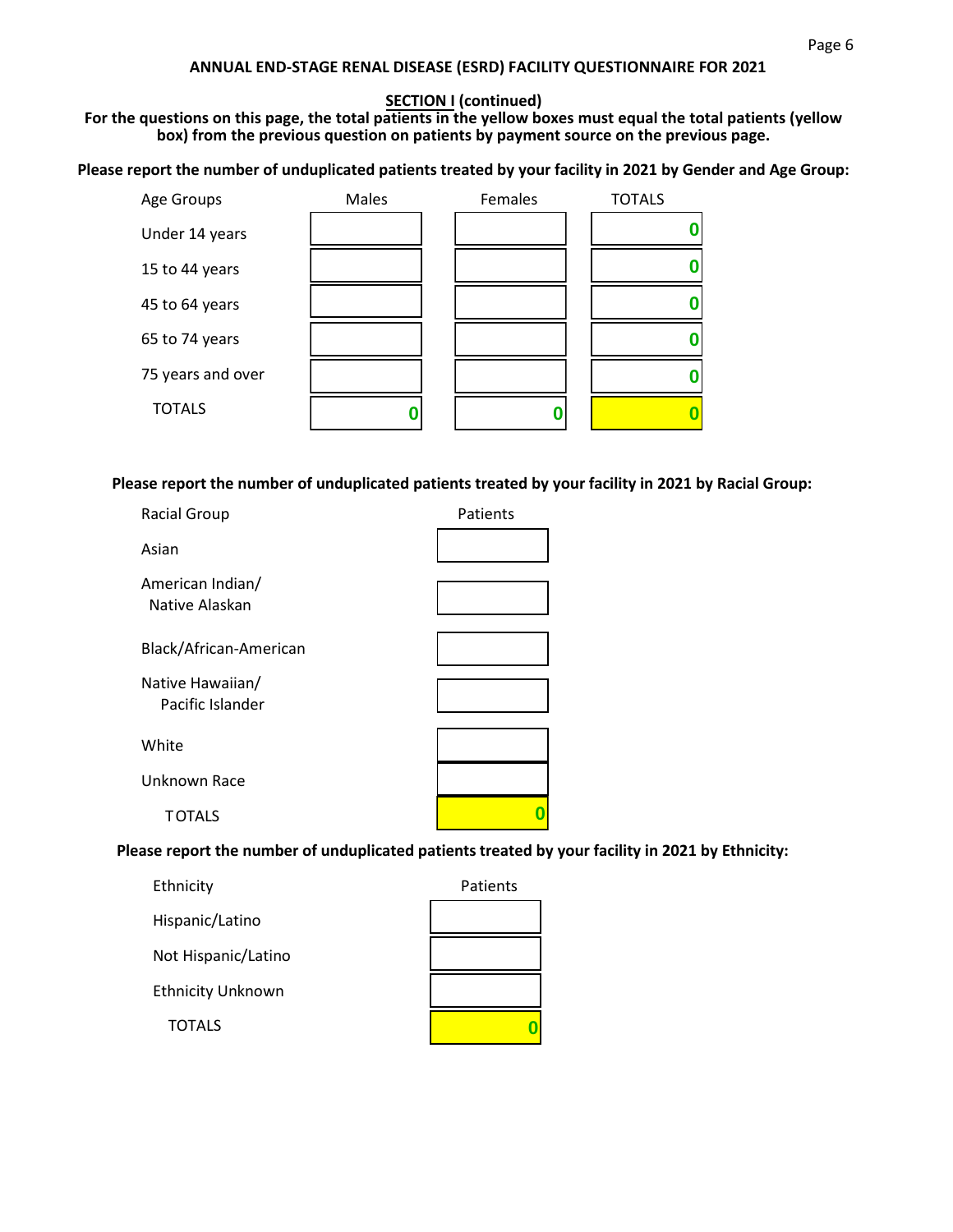#### **SECTION II**

### **Record the Starting Date and Ending Date of your most recent available Fiscal Year**

Starting Date (mm/dd/yyyy format) Ending Date (mm/dd/yyyy format)

**Select the source of your reported financial information for this section:** 

### **CAPITAL EXPENDITURES**

#### **Total Capital Expenditures during the Fiscal Year:**

Below, list **ONLY** the projects/capital expenditures in excess of **\$350,000** obligated by or on behalf of the facility during the Fiscal Year:

| Project/Expenditure Description | Amount Obligated | Method of Financing | CON Project Number |
|---------------------------------|------------------|---------------------|--------------------|
|                                 |                  |                     |                    |
|                                 |                  |                     |                    |
|                                 |                  |                     |                    |
|                                 |                  |                     |                    |
|                                 |                  |                     |                    |
|                                 |                  |                     |                    |
|                                 |                  |                     |                    |
|                                 |                  |                     |                    |
|                                 |                  |                     |                    |
|                                 |                  |                     |                    |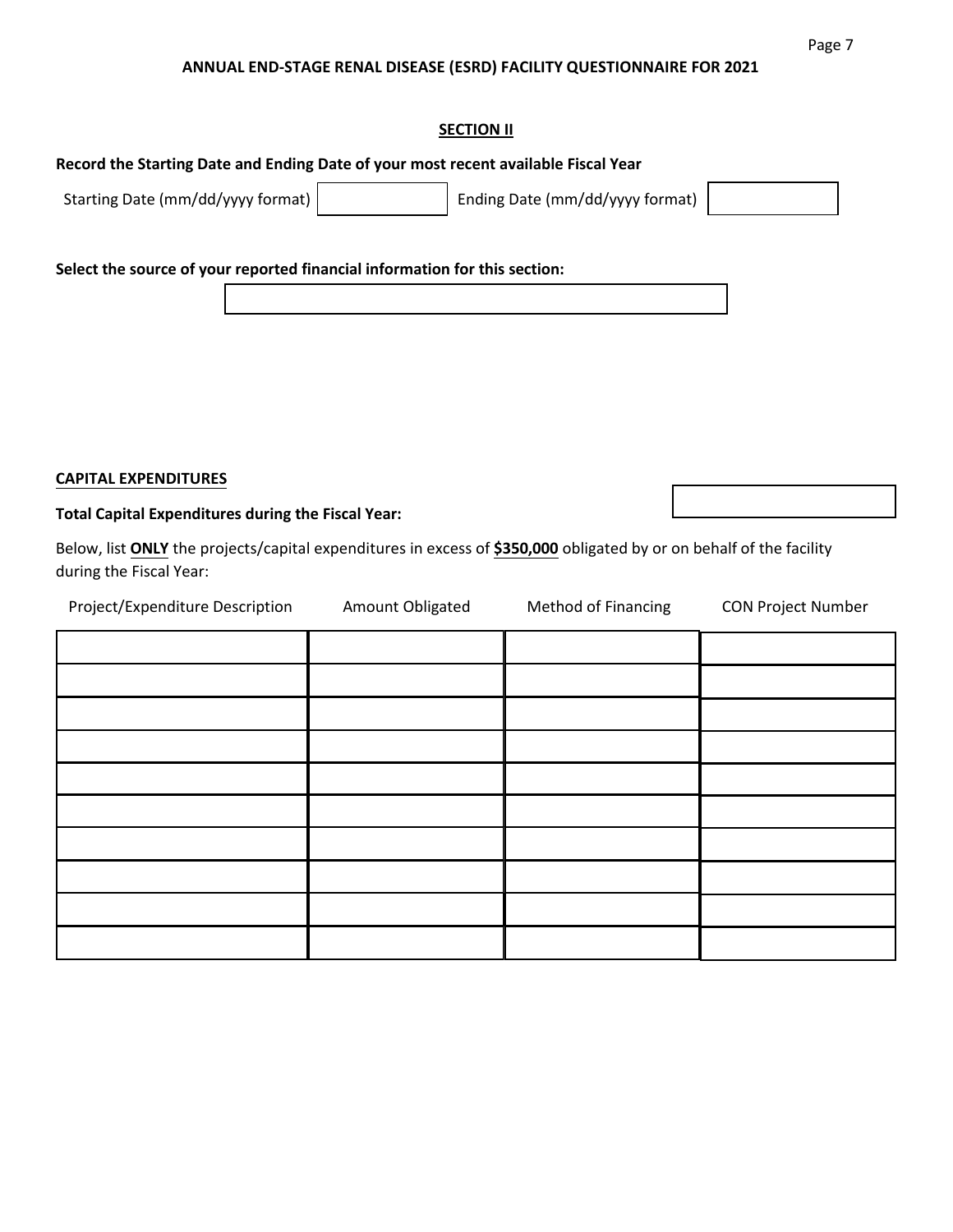### **SECTION II (continued)**

#### **LONG-TERM DEBT**

Report the amount of long-term debt indebtedness (including current maturities) incurred by or on behalf of the facility, as reported in the facility's audited financial statements for the most recent Fiscal Year. If the facility does not have its own financial statements, indicate the amount of debt allocated to the facility by the controlling entity. :

#### **Long-Term Debt Reported**

### **NET REVENUES BY SOURCE DURING THE FISCAL YEAR**

|                                                  | <b>Medicare</b> | <b>Medicaid</b> | <b>Other Public</b><br>Payment | Private<br>Insurance | <b>Private</b><br>Payment | <b>TOTALS</b> |
|--------------------------------------------------|-----------------|-----------------|--------------------------------|----------------------|---------------------------|---------------|
| Net Revenues (\$)                                |                 |                 |                                |                      |                           | O.            |
| <b>Patients by Payment</b><br>reported on page 5 |                 |                 |                                |                      |                           |               |

Private Payment includes money from a private account (for example, a medical savings account) and any government funding paid directly to the resident, which is then transferred to the facility in payment for services. It also includes all Self-pay payments.

Other Public Payment includes all forms of direct government payment excluding Medicare and Medicaid. DHS and Veterans' Administration funds and other government funds paid directly to the facility are to be included here.

#### **ACTUAL COST OF CHARITY CARE**

Report the actual cost of services provided to patients receiving charity care. As per AICPA guidelines, determination of charity care can be made at any time during the entire process, although it is preferred to be done when the patient presents himself for care.

|                                                      | <b>Dollar Value</b> | <b>Charity Patients</b> |  |
|------------------------------------------------------|---------------------|-------------------------|--|
|                                                      |                     | reported on page 5      |  |
| <b>Actual Cost of Charity Care Services Provided</b> | \$0.00              |                         |  |

Charity Care is defined as care for which the provider does not expect to receive payment from the patient or a third party payer. Charity Care eligibility is based on financial need. Charity Care does not include bad debt or the unreimbursed cost of Medicare, Medicaid and other Federal, State, or local indigent health care programs. In reporting Charity Care, the facility must report the actual cost of services provided, not the charges for the services.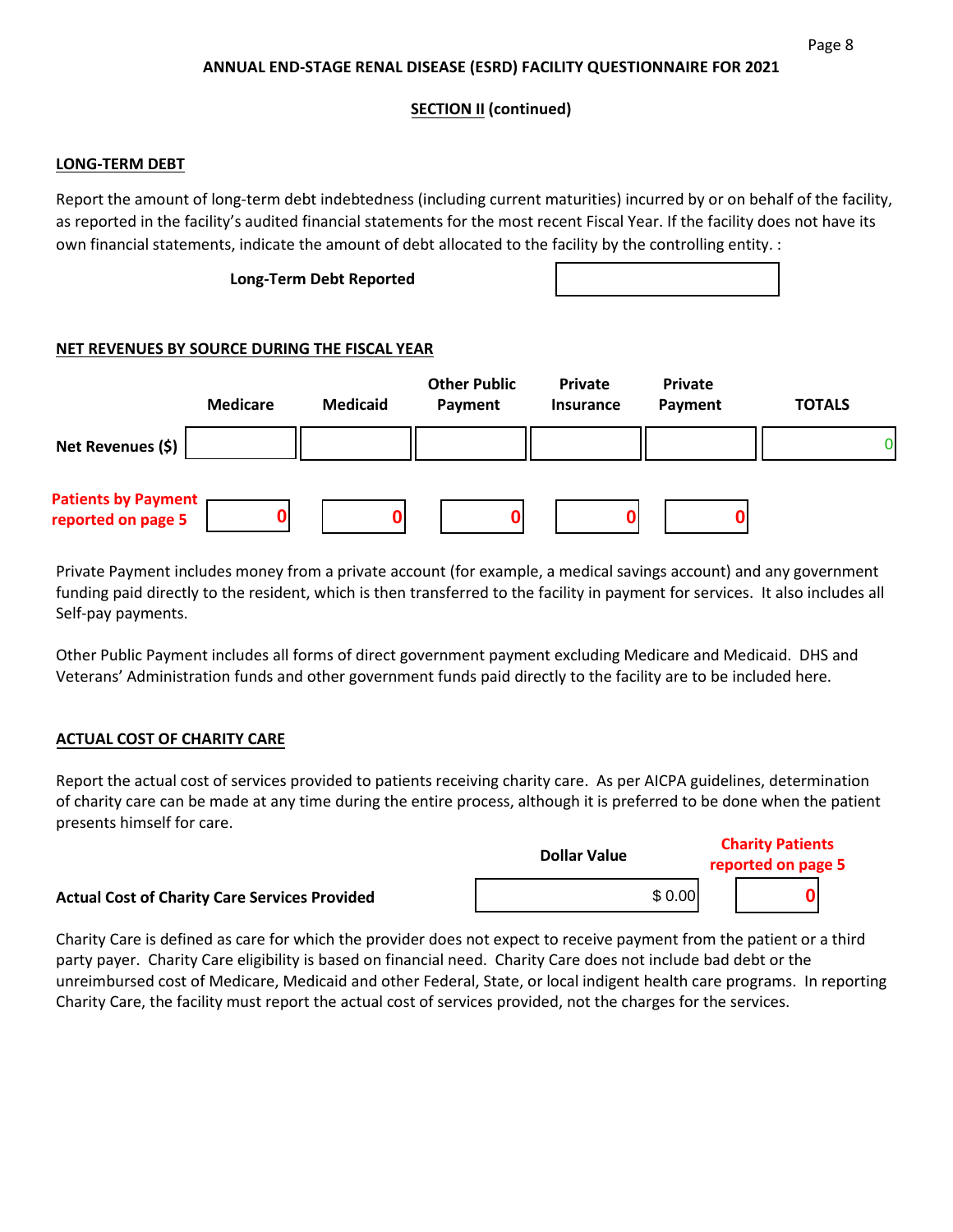#### **COVID-19 PANDEMIC AND EFFECTS**

**The Covid-19 pandemic which began in early 2020 affected all aspects of our lives, health care services probably more than any other. We understand that 2021 was far from a typical year for your facility, your staff and your patients. We would like to get some perspectives on the challenges this pandemic posed for you, your staff and patients. Please use the space provided below to share these challenges and your responses to the difficulties of operating during the pandemic. Thank you for your efforts to cope with these trying circumstances.**